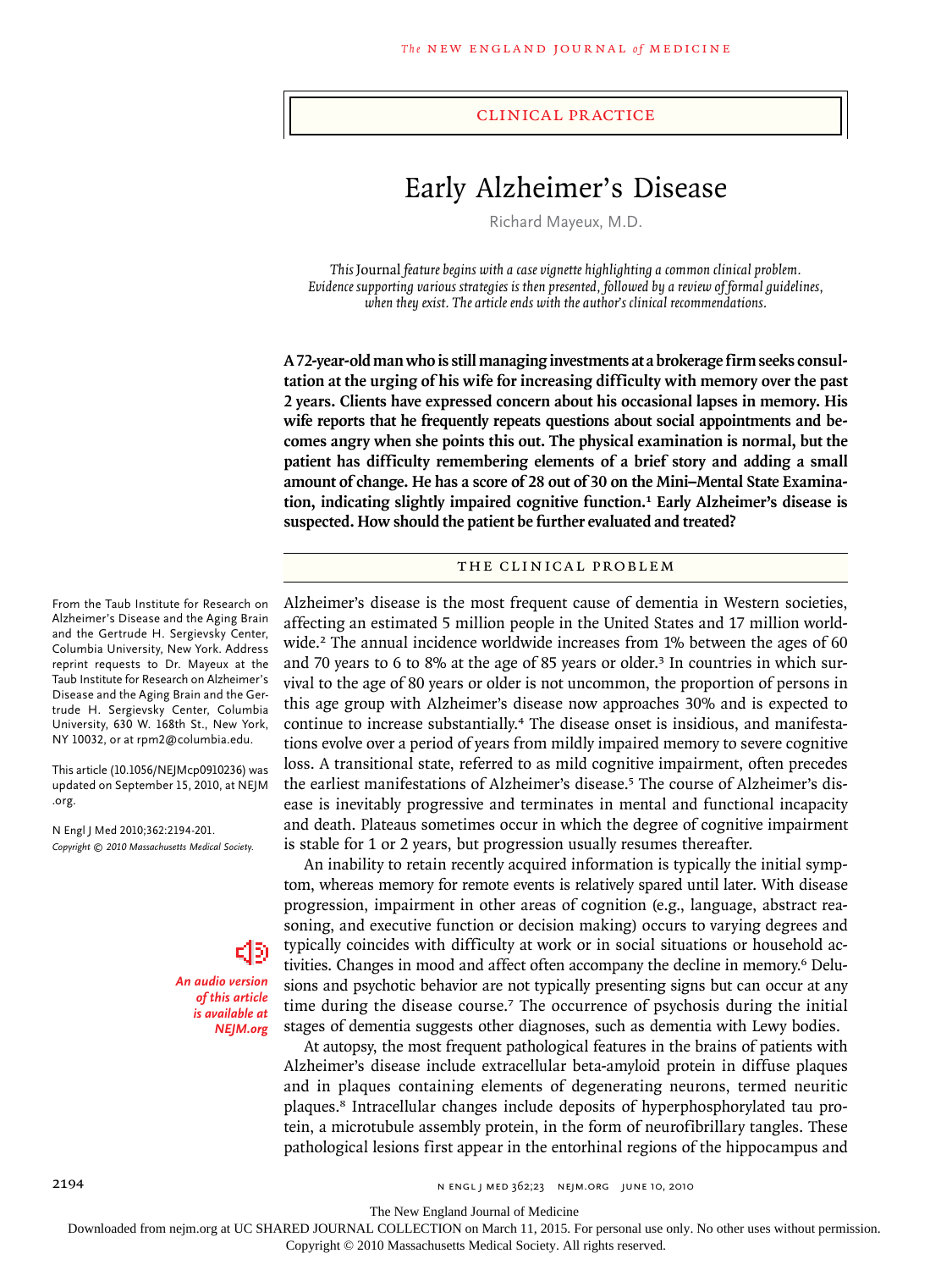then become widespread. Over time, there is widespread loss of neurons and synapses. The pathogenic mechanisms that are responsible for the development of these changes are unknown.

A family history of dementia is one of the most consistently reported risk factors for Alzheimer's disease.3 There are rare cases of families with autosomal dominant inheritance of Alzheimer's disease that develops between the ages of 30 and 50 years; about half these cases result from mutations in genes encoding amyloid precursor protein, presenilin 1, or presenilin 2.9 Studies of these mutated genes have led to the assertion that Alzheimer's disease is caused by the generation and aggregation of beta-amyloid peptide, which then forms neuritic plaques. Although several hundred families carry these mutations, they account for less than 1% of cases.

First-degree relatives of patients with late-onset disease have approximately twice the expected lifetime risk of the disease. The disease is also more often concordant among monozygotic twins than among dizygotic twins.10 Individuals from families that have many members with late-onset Alzheimer's disease are at increased risk for dementia, but the distribution of cases is rarely consistent with mendelian inheritance.

The genetic variant encoding apolipoprotein (APOE) ε4 is the only well-established mutation associated with the late-onset form of Alzheimer's disease.11 Risks that are associated with the APOE  $\varepsilon$ 4 allele peak between the ages of 60 and 80 years. As compared with the absence of the APOE ε4 allele, the presence of one such allele is associated with a doubling or tripling of the lifetime risk of disease, and the presence of two copies is associated with an increase in risk by a factor of five or more. Associations between Alzheimer's disease and variants in sortilin-related receptor 1 (SORL1),<sup>12</sup> clusterin, phosphatidylinositol-binding clathrin assembly protein, and a complement component (3b/4b) receptor have been reported,13,14 but mechanisms underlying these associations remain uncertain.

# STRATEGIES AND EVIDENCE

Impaired memory is typically one of the first signs of Alzheimer's disease, but difficulty recalling the names of friends or recent events is also common among normal elderly persons. The clinician is thus faced with the difficulty of distinguishing between normal aging and the early stages of Alzheimer's disease. Mild cognitive impairment is an intermediate state in which persons have more memory problems than would be considered normal for their age, but their symptoms are not as severe as the symptoms of Alzheimer disease and they do not have functional impairment.5 Alzheimer's disease develops at a much higher frequency among persons with mild cognitive impairment than among those with normal aging. Determining when patients have reached the very early stage of Alzheimer's disease is not easy, particularly because it is likely that a preclinical stage of Alzheimer's disease exists in which senile plaques, neuritic plaques, and neurofibrillary tangles occur in sufficient numbers to meet standard neuropathological criteria for Alzheimer's disease in the absence of overt symptoms or signs of dementia.15 Other causes of memory impairment must also be considered, such as cerebrovascular disease, hydrocephalus, hypothyroidism, vitamin  $B_{12}$  deficiency, central nervous system infection, a cognitive disorder related to human immunodeficiency virus infection, adverse effects of prescribed medications, substance abuse, and cancer.

A substantial decline in verbal memory and executive function (e.g., the ability to perform sequential tasks) typically occurs at the onset of Alzheimer's disease but may be difficult to document without formal neuropsychological testing (Fig. 1). Reduced independence in daily activities (often recognized by the patient's family) is one of the strongest predictors of disease.16 Functional status can be measured by the Clinical Dementia Rating (CDR) scale, which evaluates cognitive and functional performance on a scale ranging from 0 to 3, with higher scores indicating a greater severity of impairment.<sup>17</sup> This assessment requires a collateral source of information gathering concerning the patient's ability to function independently but can be performed in the primary care setting and is particularly useful for clinicians who do not have ready access to formal neuropsychological testing. The assessment requires 30 to 45 minutes to administer, and training is provided online. (Additional details are available in the Supplementary Appendix, available with the full text of this article at NEJM.org.) The CDR score was the strongest predictor of Alzheimer's disease in a study involving community volunteers without dementia, and scores on a functional rating scale that is based on the CDR effectively identified patients in the early stages of Alzheimer's disease in a clinical setting.18 Formal neuropsychological

n engl j med 362;23 nejm.org june 10, 2010 2195

The New England Journal of Medicine

Downloaded from nejm.org at UC SHARED JOURNAL COLLECTION on March 11, 2015. For personal use only. No other uses without permission.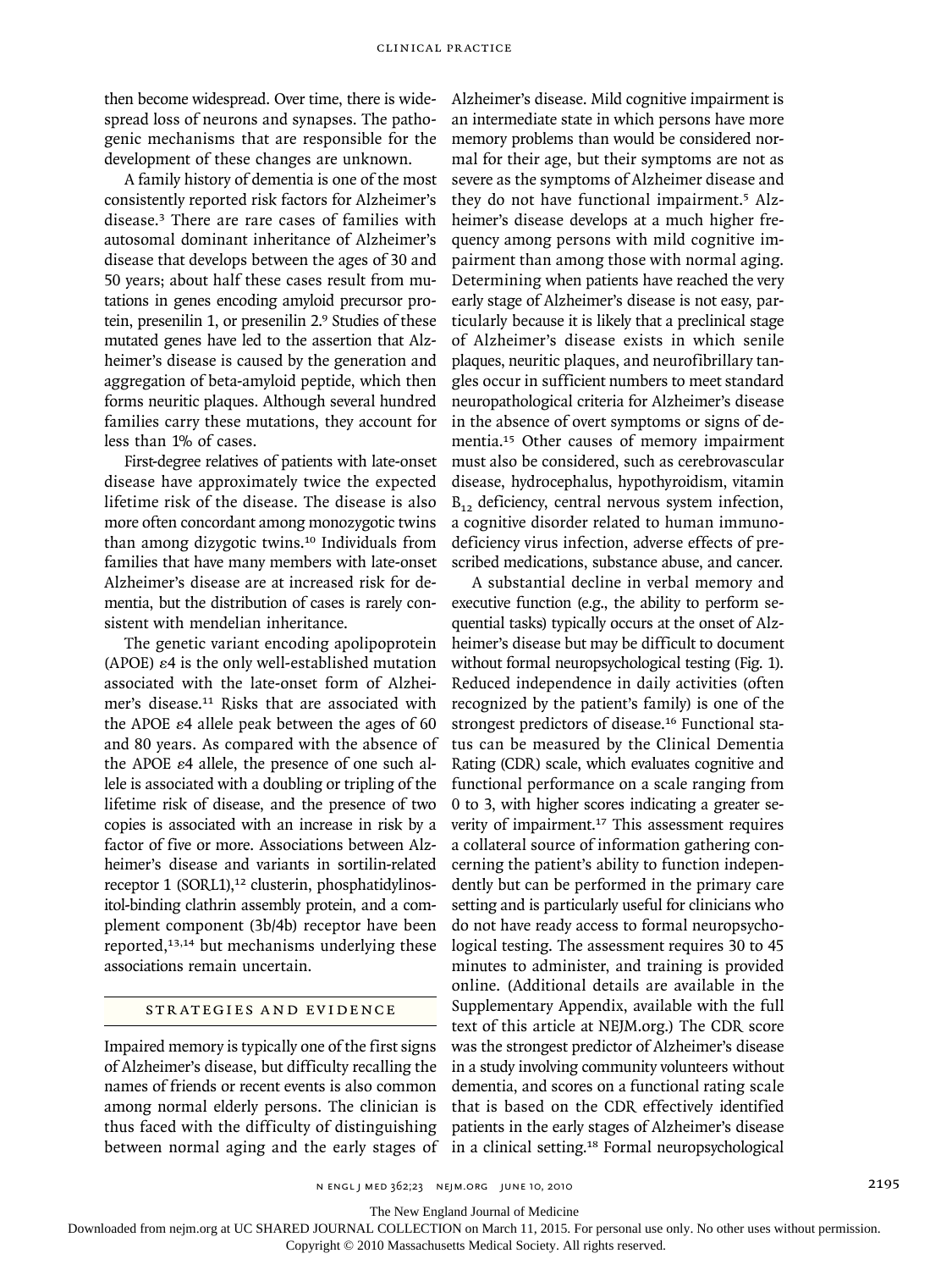

Changes from normal aging to preclinical Alzheimer's disease to early Alzheimer's disease (yellow to green) are shown. The most frequent pathological feature of Alzheimer's disease is the presence of extracellular beta-amyloid protein in diffuse plaques, along with intracellular changes that include deposits of hyperphosphorylated tau protein in the form of neurofibrillary tangles. These changes correspond to scores on the Clinical Dementia Rating (CDR) scale, which ranges from 0 to 3, with 0 indicating no impairment, 0.5 very mild impairment, 1.0 mild impairment, 2.0 moderate impairment, and 3.0 severe impairment. CSF denotes cerebrospinal fluid, FDG-PET <sup>18</sup>F-fluorodeoxyglucose–positron-emission tomography, and MRI magnetic resonance imaging.

testing that shows a substantial decline in verbal memory and executive function supports the diagnosis of Alzheimer's disease<sup>18,19</sup> but requires a trained professional for administration and interpretation.

Occasionally, patients with early Alzheimer's disease present with impaired language or perceptual dysfunction rather than memory loss.<sup>20</sup> Over time, both memory impairment and functional decline become apparent in such patients.

Patients with early disease are at increased risk for motor vehicle accidents. The American Academy of Neurology<sup>21</sup> recommends that clinicians perform a careful assessment of driving ability, including asking the caregiver to rate the patient's driving ability and reviewing any traffic citations and accidents. Cognitive assessments that include visual perception and sequential-task performance may also be helpful in assessing the capacity to drive.<sup>22</sup> Many state motor vehicle agencies have simulated driving laboratories or are willing to assess driving ability for a nominal fee. Information regarding resources for evaluating potentially impaired drivers is available through the National Highway Traffic Safety Administration (www.nhtsa.dot.gov).

# TREATMENT OPTIONS

#### **Drug Therapies**

Cholinesterase inhibitors (donepezil, rivastigmine, and galantamine) and the *N*-methyl-D-aspartate receptor antagonist memantine are the only treatments for Alzheimer's disease that have been approved by the Food and Drug Administration<sup>23</sup> (Table 1). Randomized, placebo-controlled clinical trials of cholinesterase inhibitors have included patients with mainly mild-to-moderate Alz-

2196 n engl j med 362;23 nejm.org june 10, 2010

The New England Journal of Medicine

Downloaded from nejm.org at UC SHARED JOURNAL COLLECTION on March 11, 2015. For personal use only. No other uses without permission.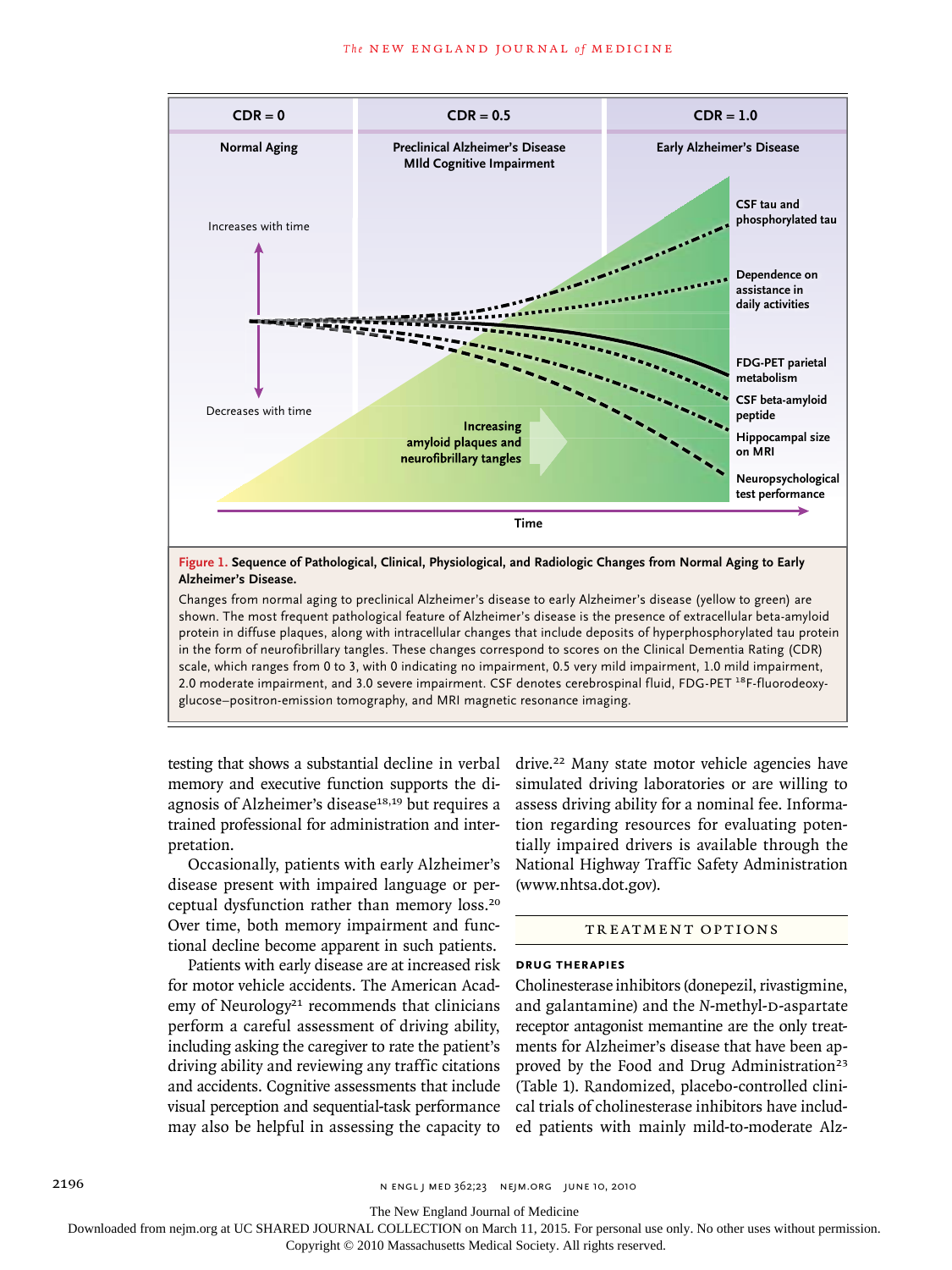| Table 1. Drug Therapy for Alzheimer's Disease. |                                                                                                                                                                       |                                                                                                                                              |                                                                                                                         |
|------------------------------------------------|-----------------------------------------------------------------------------------------------------------------------------------------------------------------------|----------------------------------------------------------------------------------------------------------------------------------------------|-------------------------------------------------------------------------------------------------------------------------|
| Medication                                     | <b>Dose</b>                                                                                                                                                           | <b>Common Adverse</b><br><b>Side Effects</b>                                                                                                 | <b>Comments</b>                                                                                                         |
| Donepezil (Aricept)                            | 5 mg/day at bedtime with or without<br>food for 4 to 6 weeks; 10 mg/day<br>there-after, if tolerated                                                                  | Nausea, vomiting, loss of appetite,<br>weight loss, diarrhea, dizziness,<br>muscle cramps, insomnia and<br>vivid dreams                      | Available in a single daily dose                                                                                        |
| Rivastigmine (Exelon)                          | 3 mg daily, split into morning and<br>evening doses with meals; dose<br>increased by 3 mg/day every<br>4 weeks as tolerated, with a max-<br>imum daily dose of 12 mg  | Nausea, vomiting, loss of appetite,<br>weight loss, diarrhea, indiges-<br>tion, dizziness, drowsiness,<br>headache, diaphoresis,<br>weakness | Available as a patch                                                                                                    |
| Galantamine (Razadyne)                         | 8 mg daily, split into morning and<br>evening doses with meals; dose<br>increased by 4 mg every 4 weeks,<br>as tolerated, with a maximum<br>daily dose of 16 to 24 mg | Nausea, vomiting, loss of appetite,<br>weight loss, diarrhea, dizziness,<br>headache, fatigue                                                | Available as an extended-<br>release capsule                                                                            |
| Memantine (Namenda)                            | 5 mg/day with or without food; dose<br>increased by 5 mg every week,<br>with a maximum daily dose of<br>20 <sub>mg</sub>                                              | Constipation, dizziness, headache,<br>pain (nonspecific)                                                                                     | Often used as an adjunct to<br>cholinesterase inhibitors;<br>not recommended alone<br>for treatment of early<br>disease |

heimer's disease and have shown significant but clinically marginal benefits with respect to cognition, daily function, and behavior.<sup>24-26</sup> The condition of patients who are taking these drugs remains stable for a year or more and then may decline, though at a rate that is slower than that among untreated patients.

Although there are few studies directly comparing the three cholinesterase inhibitors, a systematic review and meta-analysis of data from 27 randomized trials concluded that there were no significant differences in effects on cognitive performance among these medications.<sup>27</sup> During the study period (usually, 3 to 6 months), the use of each of these drugs as prescribed at a standard dose resulted in a mean improvement of 2 to 3 points on the Alzheimer's Disease Assessment Scale for cognition (a scale ranging from 0 to 70, with higher scores indicating worse cognition) or a decreased rate of decline, as compared with the placebo group (approximately a 3-point difference, with a minimal clinically important difference of 4 points).

On the basis of 14 studies that measured daily function, donepezil was modestly but significantly more effective than rivastigmine. Donepezil was likewise modestly but significantly better than rivastigmine and galantamine with regard to behavior, as measured by the Neuropsychiatric Inventory (on a scale ranging from 1 to 144, with higher scores indicating a greater severity of disease). Patients receiving donepezil had a mean reduction of 4.3 points in the baseline score, as compared with a reduction of 1.4 for those receiving the other agents. The likelihood of an overall improvement in score was 1.9 times as great with donepezil as with placebo, 1.2 times as great with rivastigmine as with placebo, and 1.6 times as great with galantamine as with placebo. Adverse effects (including nausea, vomiting, diarrhea, dizziness, and weight loss) were frequent with all three medications, although slightly less frequent with donepezil than with the other medications.

Initial randomized trials of memantine involving patients with moderate-to-severe disease showed a small but significant reduction in cognitive deterioration.28 Subsequent randomized trials involving patients with mild-to-moderate disease showed that memantine resulted in marginal benefits over a period of 6 months, with absolute changes in cognitive and functional measures of 1 percentage point.29 However, studies that were limited to patients with mild or early-stage disease have shown no significant benefit of memantine therapy.30 Memantine has also been used in patients with late-stage disease in combination with cholinesterase inhibitors, such as donepezil,

The New England Journal of Medicine

Downloaded from nejm.org at UC SHARED JOURNAL COLLECTION on March 11, 2015. For personal use only. No other uses without permission.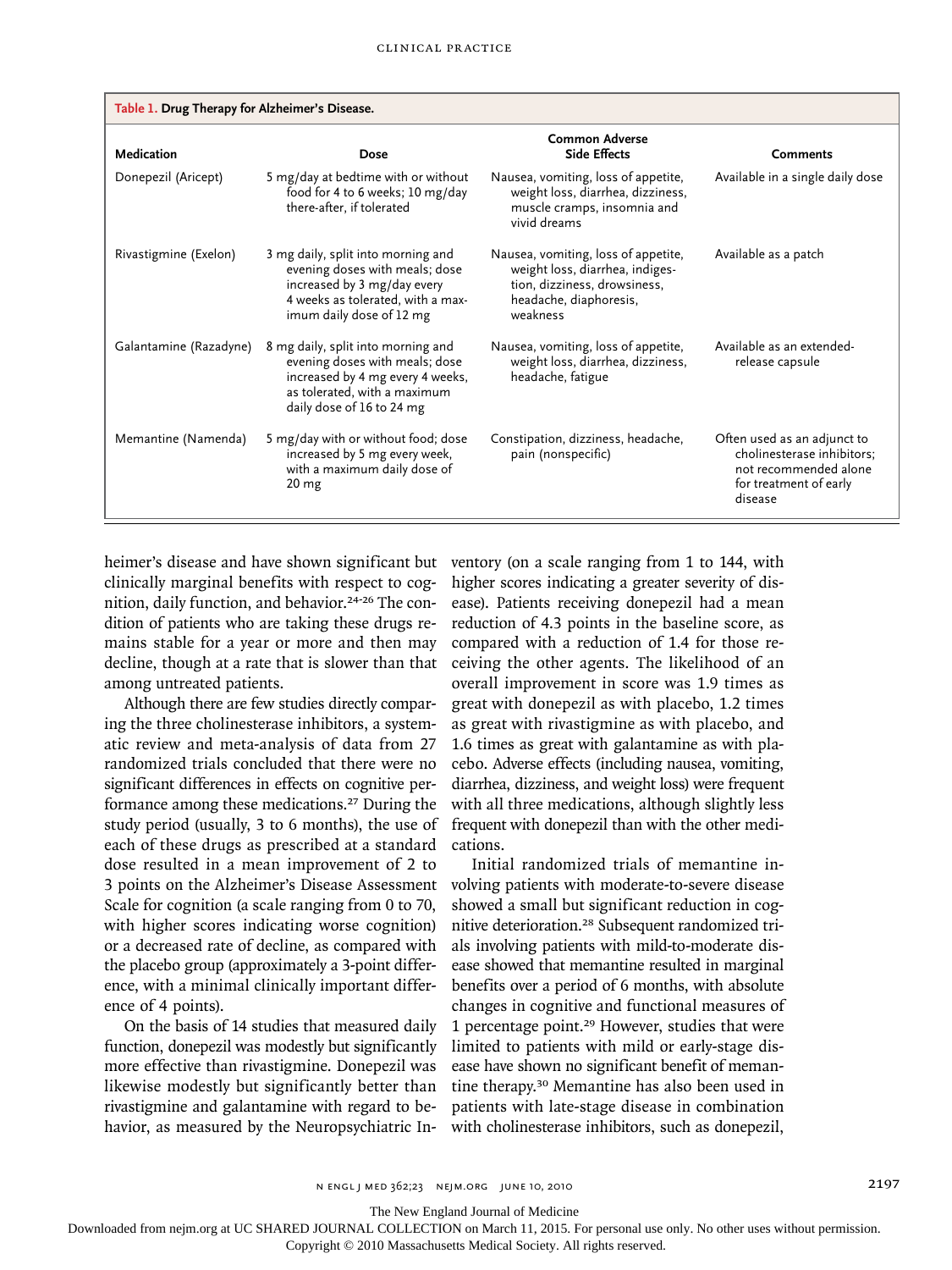with modest improvements (a relative change in score of 2 to 5%) on the Severe Impairment Battery and the activities of daily living inventory of the Alzheimer's Disease Cooperative Study.<sup>31</sup>

More data are needed to guide the optimal timing of treatment of early Alzheimer's disease. In a small, randomized, placebo-controlled trial of donepezil, patients in whom Alzheimer's disease had been diagnosed within the preceding year showed improvement in cognitive performance over a period of 24 weeks.<sup>32</sup> In an openlabel study, patients who were treated early in the disease course had improvement that was only slightly greater than that of patients who began treatment later.<sup>26</sup> In another observational study, a duration of treatment with cholinesterase inhibitors or memantine of at least 3 years was associated with a significantly slower rate of decline in cognitive ability and daily function.<sup>33</sup>

In practice, subjective reports of improvement in patients receiving cholinesterase inhibitors or memantine are common, but objective improvements are modest, if detectable at all. A rational approach is to try a cholinesterase inhibitor first, switching to another agent in the same class if the initial agent is ineffective or if intolerable side effects emerge.<sup>23</sup> Memantine may be added to any of the cholinesterase inhibitors in patients who have little or no improvement with cholinesterase inhibitor monotherapy.

## **Other Strategies**

The use of nonsteroidal antiinflammatory drugs, estrogen therapy, antioxidant vitamins, or statins has been proposed for the prevention of Alzheimer's disease, but the results of randomized trials have been inconsistent or negative.<sup>34-37</sup> Similarly, the efficacy of commonly used complementary therapies (e.g., ginkgo biloba, acetyl-L-carnitine, lecithin, huperzine A, piracetam, curcumin, periwinkle, and phosphatidylserine) has not been shown in randomized trials.38 A review of nine randomized clinical trials of cognitive training and rehabilitation therapies that were used to address loss of memory and other intellectual functions showed no significant effects.<sup>39</sup>

#### **Management of Psychiatric Symptoms**

Behavioral and psychiatric symptoms typically increase with disease progression. However, depression and anxiety are frequent even in the early stage of Alzheimer's disease. In one study, 25% of patients with Alzheimer's disease were reported to have received the diagnosis of depression at the time of or just before the onset of symptoms of the disease.40 In patients in whom pharmacotherapy is considered appropriate, selective serotonin-reuptake inhibitors are commonly used; tricyclic antidepressants are generally avoided, since their anticholinergic effects can cause or exacerbate confusion.<sup>41</sup>

Psychosis that is characterized by hallucinations and delusions may occur infrequently in patients with early Alzheimer's disease. The occurrence of agitation, delusions, hallucinations, and irritability early in the disease course also raises the possibility of an alternative diagnosis, such as dementia with Lewy bodies. Treatment with conventional or atypical antipsychotic agents may be helpful, but such drugs should be used with caution because of the potential adverse effects (e.g., parkinsonism, extrapyramidal signs, sedation, and confusion).<sup>42</sup>

#### **Caregiver Support**

Persons who live with and provide care for patients with Alzheimer's disease, even in the early phases of the disease, often report emotional stress, in part related to the need to give up vacations, hobbies, or even work to care for the patient. Caregivers should routinely be offered counseling and support. Resources for caregivers and patients are available through the Alzheimer's Association (www.alz.org).

#### AREAS OF UNCERTAINTY

Further study of brain-imaging methods and biomarkers that may facilitate the identification of patients with early Alzheimer's disease is needed. Focal atrophy on magnetic resonance imaging (MRI) of the inferior temporal region, particularly the hippocampus, has been shown to predict the conversion from mild cognitive impairment to Alzheimer's disease.<sup>43</sup> However, there is no standard technique to quantify atrophy in the clinical setting, and the diagnostic sensitivity and specificity of MRI are unclear.

Studies have shown that evidence of decreased metabolism and perfusion in the parietal lobes on 18F-fluorodeoxyglucose–positron-emission tomography (FDG–PET) is as accurate as evidence

The New England Journal of Medicine

Downloaded from nejm.org at UC SHARED JOURNAL COLLECTION on March 11, 2015. For personal use only. No other uses without permission.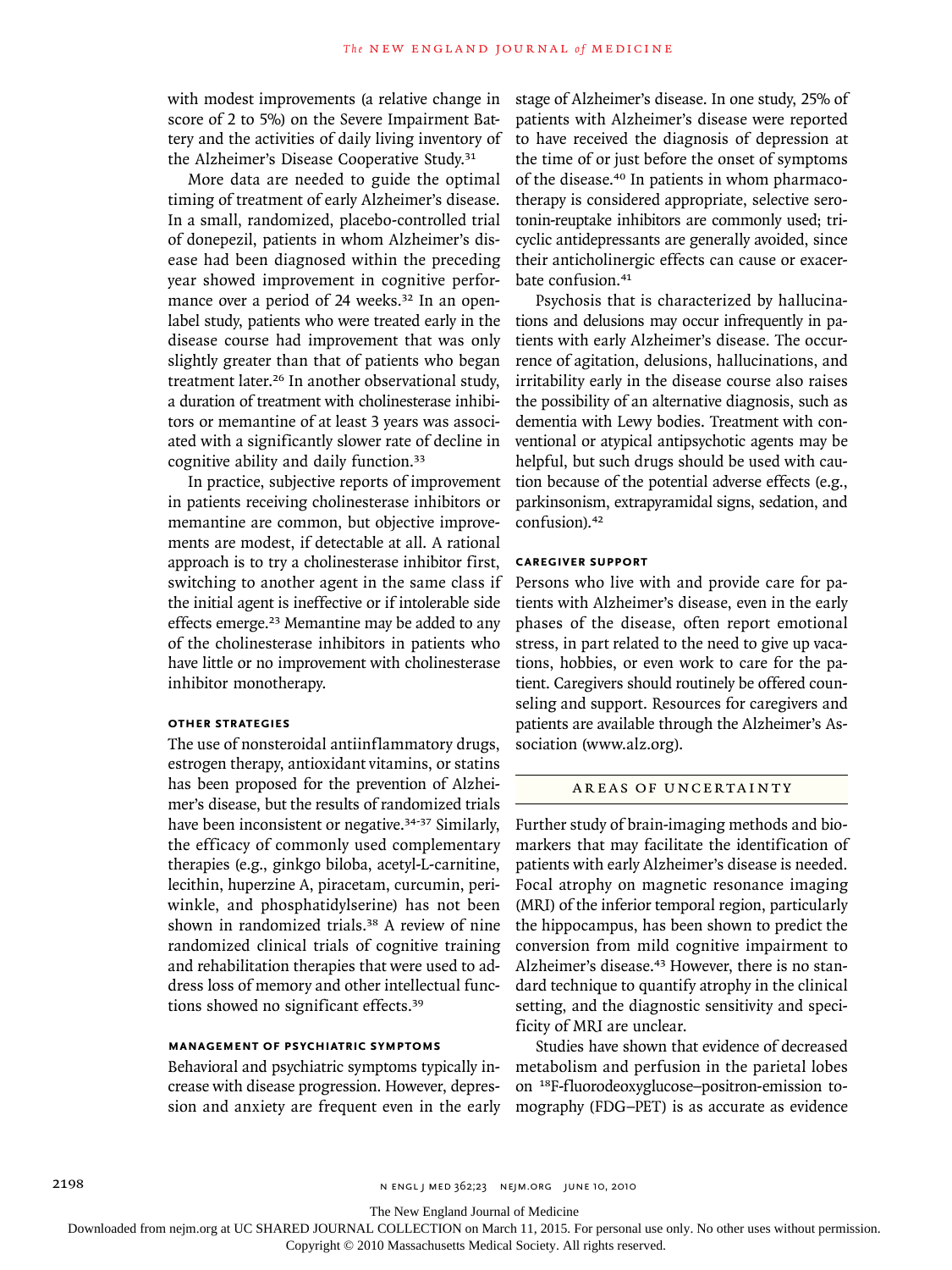of focal atrophy on MRI in predicting progression from mild cognitive impairment to Alzheimer's disease.43,44 However, PET scanning is costly and not widely available at present, and its role in diagnosis remains uncertain. PET imaging with the use of amyloid-binding compounds, such as carbon 11-labeled Pittsburgh compound B (PIB),<sup>45</sup> has been reported to identify patients with early Alzheimer's disease.46 Some normal elderly persons without dementia have PIB retention similar to that observed in patients with Alzheimer's disease, but progression to Alzheimer's disease occurs more rapidly in persons with mild cognitive impairment who have PIB retention than in those without retention, indicating that amyloid deposition may be an early biomarker of incipient disease.<sup>47,48</sup>

Measurement of markers in cerebrospinal fluid has also been proposed to identify early Alzheimer's disease. Among persons with mild cognitive impairment, reduced levels of beta-amyloid peptide and increased levels of total tau and tau phosphorylated at threonine 181 have predicted the diagnosis of Alzheimer's disease.<sup>49,50</sup> Assessment requires lumbar puncture, and the threshold diagnostic levels of these markers have varied across studies.51,52 These measures are now commercially available with clinical interpretation, but their role in practice remains unclear.

#### Guidelines

The European Federation of Neurological Societies has published recommendations for the diagnosis and management of Alzheimer's disease.<sup>53</sup> On the basis of available randomized trials, treatment with cholinesterase inhibitors is recommended even for mild or early disease; no specific cholinesterase inhibitor is recommended over another. The American Academy of Neurology published practice recommendations in 200154 that have not yet been updated. In 2006, the American Association for Geriatric Psychiatry published

practice recommendations that also emphasize treatment with approved medications for cognitive symptoms, as well as symptomatic treatment for neuropsychiatric manifestations, such as depression and psychosis, and attention to issues related to safety, such as driving, living alone, and medication administration.<sup>55</sup>

### Conclusions a nd R ecommendations

The 72-year-old patient who is described in the vignette has a history of memory and functional impairment, with a relatively high Mini–Mental State Examination $1$  score and a normal neurologic examination. Basic blood chemical analysis and measures of thyrotropin should be performed, along with additional laboratory studies as deemed clinically relevant. Brain MRI to rule out other brain diseases and assess atrophy and a detailed neuropsychological assessment are warranted to make a preliminary diagnosis. If the diagnosis of Alzheimer's disease is established, I would discuss with the patient and caregiver potential safety issues, including the current living situation and driving, and I would initiate treatment with one of the cholinesterase inhibitors, probably donepezil (starting at 5 mg each night at bedtime). I would plan a follow-up visit in 4 to 6 weeks to assess the side effects and efficacy of the medication (both subjective and objective) by repeating the Mini– Mental State Examination. At that time, the dose of the cholinesterase inhibitor could be increased to 10 mg daily if the drug has been well tolerated. The patient should be closely followed clinically, with repeated neuropsychological assessment within 2 years.

Dr. Mayeux reports receiving an honorarium from Quintiles for serving on a data and safety monitoring board for a trial of a product manufactured by Eli Lilly. No other potential conflict of interest relevant to this article was reported.

Disclosure forms provided by the author are available with the full text of this article at NEJM.org.

#### **References**

**2.** Ferri CP, Prince M, Brayne C, et al. Global prevalence of dementia: a Delphi consensus study. Lancet 2005;366:2112-7.

**3.** Mayeux R. Epidemiology of neurodegeneration. Annu Rev Neurosci 2003;26: 81-104.

**4.** Ziegler-Graham K, Brookmeyer R, Johnson E, Arrighi HM. Worldwide variation in the doubling time of Alzheimer's disease incidence rates. Alzheimers Dement 2008;4:316-23.

**5.** Petersen RC, Smith GE, Waring SC, Ivnik RJ, Tangalos EG, Kokmen E. Mild cognitive impairment: clinical characterization and outcome. Arch Neurol 1999; 56:303-8. [Erratum, Arch Neurol 1999;56: 760.]

**6.** Ownby RL, Crocco E, Acevedo A, John V, Loewenstein D. Depression and risk for

n engl j med 362;23 nejm.org june 10, 2010 2199

The New England Journal of Medicine

Downloaded from nejm.org at UC SHARED JOURNAL COLLECTION on March 11, 2015. For personal use only. No other uses without permission.

**<sup>1.</sup>** Folstein MF, Folstein SE, McHugh PR. "Mini-Mental State": a practical method for grading the cognitive state of patients for the clinician. J Psychiatr Res 1975; 12:189-98.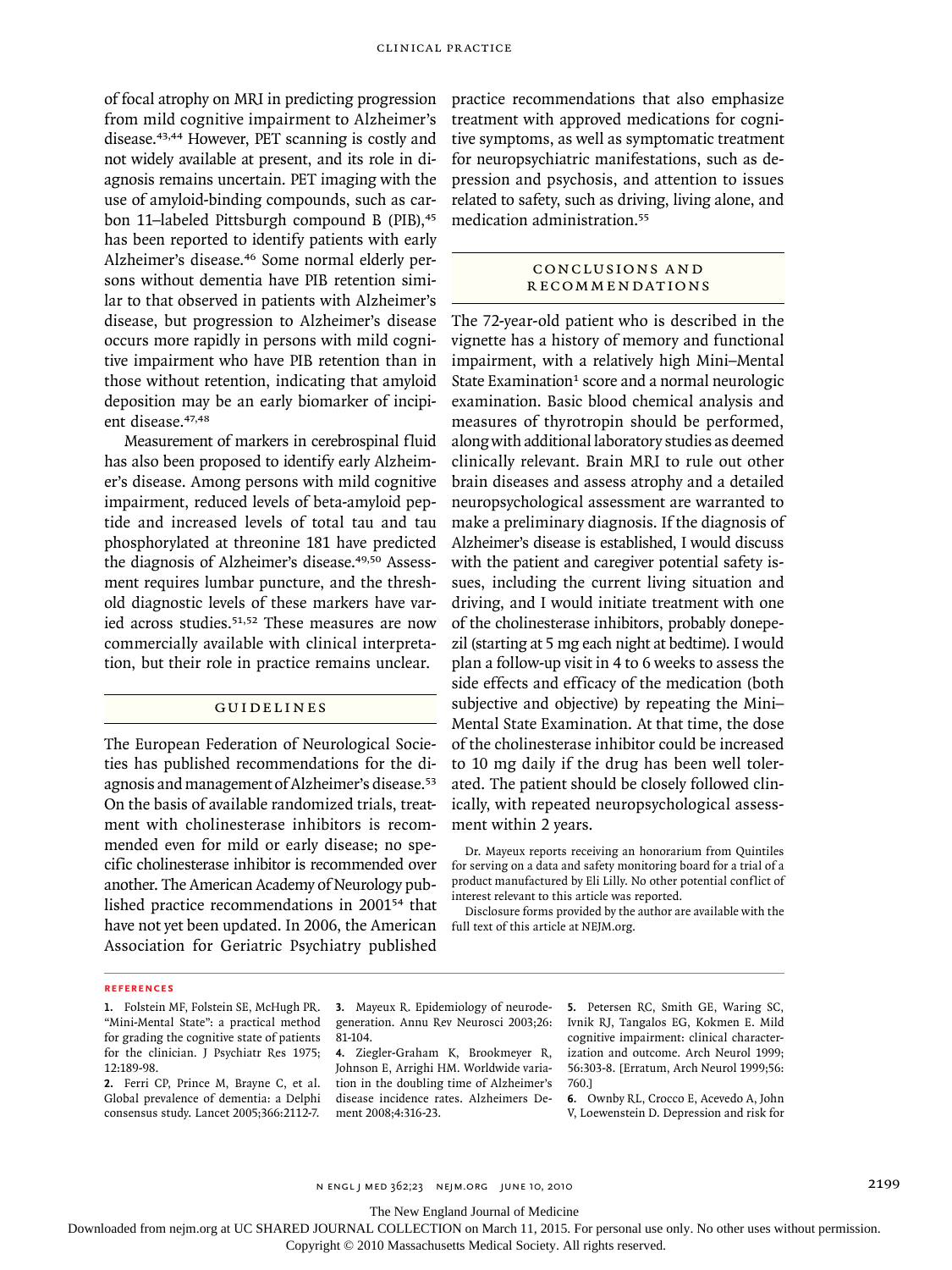Alzheimer disease: systematic review, metaanalysis, and metaregression analysis. Arch Gen Psychiatry 2006;63:530-8.

**7.** Lopez OL, Becker JT, Sweet RA, et al. Psychiatric symptoms vary with the severity of dementia in probable Alzheimer's disease. J Neuropsychiatry Clin Neurosci 2003;15:346-53.

**8.** Duyckaerts C, Delatour B, Potier MC. Classification and basic pathology of Alzheimer disease. Acta Neuropathol 2009; 118:5-36.

**9.** Rogaeva E, Kawarai T, George-Hyslop PS. Genetic complexity of Alzheimer's disease: successes and challenges. J Alzheimers Dis 2006;9:Suppl:381-7.

**10.** Gatz M, Reynolds CA, Fratiglioni L, et al. Role of genes and environments for explaining Alzheimer disease. Arch Gen Psychiatry 2006;63:168-74.

**11.** Mucke L. Neuroscience: Alzheimer's disease. Nature 2009;461:895-7.

**12.** Rogaeva E, Meng Y, Lee JH, et al. The neuronal sortilin-related receptor SORL1 is genetically associated with Alzheimer disease. Nat Genet 2007;39:168-77.

**13.** Harold D, Abraham R, Hollingworth P, et al. Genome-wide association study identifies variants at CLU and PICALM associated with Alzheimer's disease. Nat Genet 2009;41:1088-93.

**14.** Lambert JC, Heath S, Even G, et al. Genome-wide association study identifies variants at CLU and CR1 associated with Alzheimer's disease. Nat Genet 2009;41: 1094-9.

**15.** Price JL, McKeel DW Jr, Buckles VD, et al. Neuropathology of nondemented aging: presumptive evidence for preclinical Alzheimer disease. Neurobiol Aging 2009; 30:1026-36.

**16.** Hsiung GY, Alipour S, Jacova C, et al. Transition from cognitively impaired not demented to Alzheimer's disease: an analysis of changes in functional abilities in a dementia clinic cohort. Dement Geriatr Cogn Disord 2008;25:483-90.

**17.** Morris JC. Clinical dementia rating: a reliable and valid diagnostic and staging measure for dementia of the Alzheimer type. Int Psychogeriatr 1997;9:Suppl 1: 173-8.

**18.** Dickerson BC, Sperling RA, Hyman BT, Albert MS, Blacker D. Clinical prediction of Alzheimer disease dementia across the spectrum of mild cognitive impairment. Arch Gen Psychiatry 2007;64:1443-50.

**19.** Aggarwal NT, Wilson RS, Beck TL, Bienias JL, Bennett DA. Mild cognitive impairment in different functional domains and incident Alzheimer's disease. J Neurol Neurosurg Psychiatry 2005;76:1479-84. **20.** Alladi S, Xuereb J, Bak T, et al. Focal cortical presentations of Alzheimer's disease. Brain 2007;130:2636-45.

**21.** Iverson DJ, Gronseth GS, Reger MA, Classen S, Dubinsky RM, Rizzo M. Practice parameter update: evaluation and management of driving risk in dementia: report of the Quality Standards Subcommittee of the American Academy of Neurology. Neurology 2010;74:1316-24.

**22.** Dawson JD, Anderson SW, Uc EY, Dastrup E, Rizzo M. Predictors of driving safety in early Alzheimer disease. Neurology 2009;72:521-7.

**23.** Farlow MR, Cummings JL. Effective pharmacologic management of Alzheimer's disease. Am J Med 2007;120:388-97. **24.** Rösler M, Anand R, Cicin-Sain A, et al. Efficacy and safety of rivastigmine in patients with Alzheimer's disease: international randomised controlled trial. BMJ 1999;318:633-8.

**25.** Wilcock GK, Lilienfeld S, Gaens E. Efficacy and safety of galantamine in patients with mild to moderate Alzheimer's disease: multicentre randomised controlled trial. BMJ 2000;321:1445-9.

**26.** Winblad B, Wimo A, Engedal K, et al. 3-Year study of donepezil therapy in Alzheimer's disease: effects of early and continuous therapy. Dement Geriatr Cogn Disord 2006;21:353-63.

**27.** Hansen RA, Gartlehner G, Webb AP, Morgan LC, Moore CG, Jonas DE. Efficacy and safety of donepezil, galantamine, and rivastigmine for the treatment of Alzheimer's disease: a systematic review and meta-analysis. Clin Interv Aging 2008;3: 211-25.

**28.** Reisberg B, Doody R, Stöffler A, Schmitt F, Ferris S, Möbius HJ. Memantine in moderate-to-severe Alzheimer's disease. N Engl J Med 2003;348:1333-41. **29.** McShane R, Areosa Sastre A, Minakaran N. Memantine for dementia. Cochrane Database Syst Rev 2006;2: CD003154.

**30.** Bakchine S, Loft H. Memantine treatment in patients with mild to moderate Alzheimer's disease: results of a randomised, double-blind, placebo-controlled 6-month study. J Alzheimers Dis 2008;13: 97-107.

**31.** Tariot PN, Farlow MR, Grossberg GT, Graham SM, McDonald S, Gergel I. Memantine treatment in patients with moderate to severe Alzheimer disease already receiving donepezil: a randomized controlled trial. JAMA 2004;291:317-24.

**32.** Seltzer B, Zolnouni P, Nunez M, et al. Efficacy of donepezil in early-stage Alzheimer disease: a randomized placebo-controlled trial. Arch Neurol 2004;61:1852-6. **33.** Rountree SD, Chan W, Pavlik VN, Darby EJ, Siddiqui S, Doody RS. Persistent treatment with cholinesterase inhibitors and/or memantine slows clinical progression of Alzheimer disease. Alzheimers Res Ther 2009;1:7.

**34.** Aisen PS, Thal LJ, Ferris SH, et al. Rofecoxib in patients with mild cognitive impairment: further analyses of data from a randomized, double-blind, trial. Curr Alzheimer Res 2008;5:73-82.

**35.** Feldman HH, Doody RS, Kivipelto M, et al. Randomized controlled trial of atorvastatin in mild to moderate Alzheimer disease: LEADe. Neurology 2010;74:956-64. **36.** Hogervorst E, Yaffe K, Richards M, Huppert FA. Hormone replacement therapy to maintain cognitive function in women with dementia. Cochrane Database Syst Rev 2009;1:CD003799.

**37.** Isaac MG, Quinn R, Tabet N. Vitamin E for Alzheimer's disease and mild cognitive impairment. Cochrane Database Syst Rev 2008;3:CD002854.

**38.** Kelley BJ, Knopman DS. Alternative medicine and Alzheimer disease. Neurologist 2008;14:299-306.

**39.** Clare L, Woods RT, Moniz Cook ED, Orrell M, Spector A. Cognitive rehabilitation and cognitive training for early-stage Alzheimer's disease and vascular dementia. Cochrane Database Syst Rev 2003;4: CD003260.

**40.** Panza F, Frisardi V, Capurso C, et al. Late-life depression, mild cognitive impairment, and dementia: possible continuum? Am J Geriatr Psychiatry 2010;18:98- 116.

**41.** Starkstein SE, Mizrahi R, Power BD. Depression in Alzheimer's disease: phenomenology, clinical correlates and treatment. Int Rev Psychiatry 2008;20:382-8.

**42.** Schneider LS, Tariot PN, Dagerman KS, et al. Effectiveness of atypical antipsychotic drugs in patients with Alzheimer's disease. N Engl J Med 2006;355:1525-38.

**43.** Schroeter ML, Stein T, Maslowski N, Neumann J. Neural correlates of Alzheimer's disease and mild cognitive impairment: a systematic and quantitative meta-analysis involving 1351 patients. Neuroimage 2009;47:1196-206.

**44.** Yuan Y, Gu ZX, Wei WS. Fluorodeoxyglucose-positron-emission tomography, single-photon emission tomography, and structural MR imaging for prediction of rapid conversion to Alzheimer disease in patients with mild cognitive impairment: a meta-analysis. AJNR Am J Neuroradiol 2009;30:404-10.

**45.** Klunk WE, Engler H, Nordberg A, et al. Imaging brain amyloid in Alzheimer's disease with Pittsburgh Compound-B. Ann Neurol 2004;55:306-19.

**46.** Perrin RJ, Fagan AM, Holtzman DM. Multimodal techniques for diagnosis and prognosis of Alzheimer's disease. Nature 2009;461:916-22.

**47.** Fripp J, Bourgeat P, Acosta O, et al. Appearance modeling of 11C PiB PET images: characterizing amyloid deposition in Alzheimer's disease, mild cognitive impairment and healthy aging. Neuroimage 2008;43:430-9.

**48.** Okello A, Koivunen J, Edison P, et al. Conversion of amyloid positive and nega-

2200 n engl j med 362;23 nejm.org june 10, 2010

The New England Journal of Medicine

Downloaded from nejm.org at UC SHARED JOURNAL COLLECTION on March 11, 2015. For personal use only. No other uses without permission.